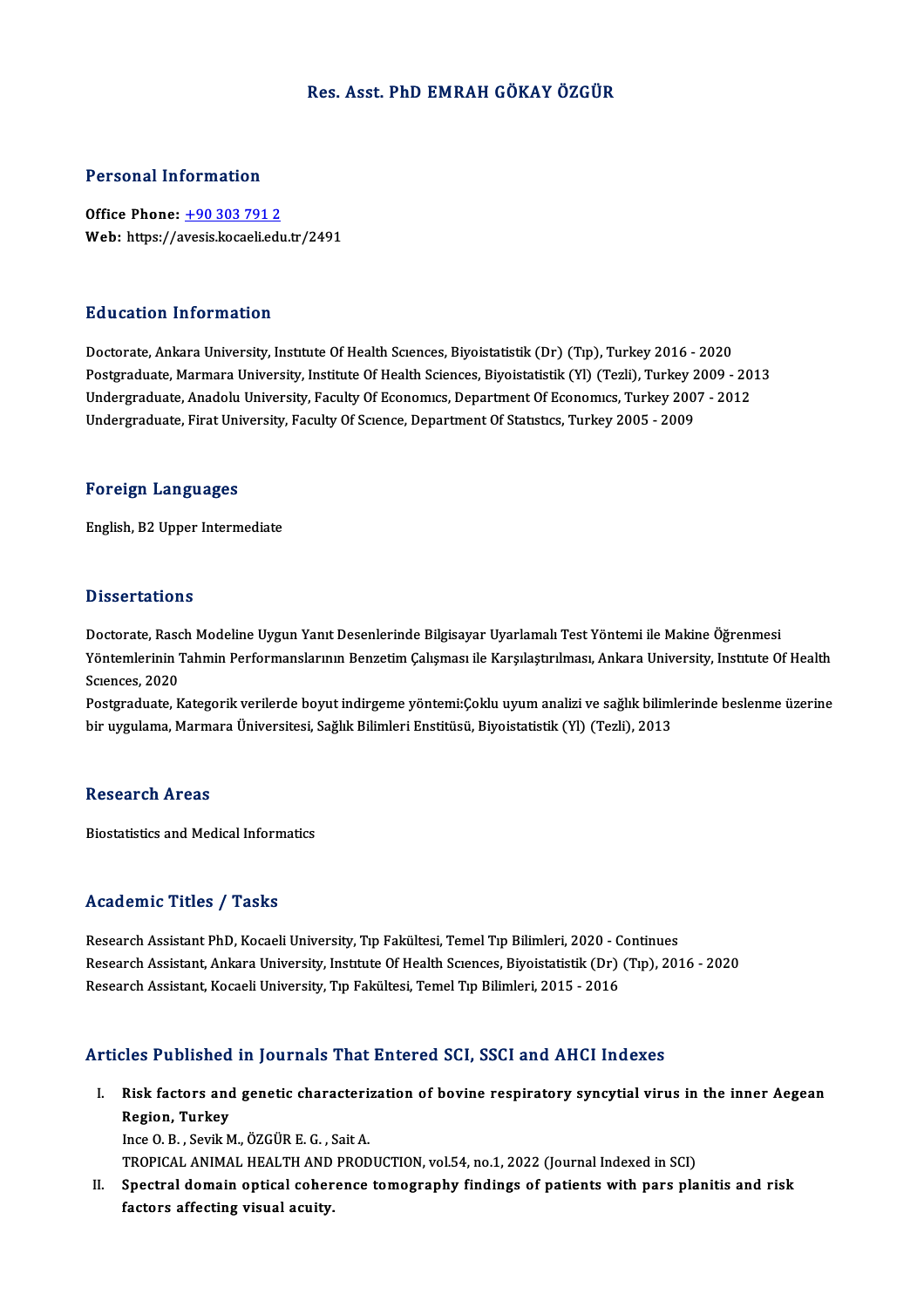Yalçındağ F.N. ,TemelE.,Özgür E.G.

International ophthalmology, vol.41, pp.1753-1761, 2021 (Journal Indexed in SCI)

- III. Visceral adiposity index is useful for evaluating obesity effect on erectile dysfunction International ophthalmology, vol.41, pp.1753-1761, 2021 (Journal Indexed in SCI)<br>Visceral adiposity index is useful for evaluating obesity effect on erectile dysf<br>Akdemir A. O. , Karabakan M., Aktas B. K. , BOZKURT A., Ozg Visceral adiposity index is useful for evaluating ob<br>Akdemir A. O., Karabakan M., Aktas B. K., BOZKURT A., Oz<sub>{</sub><br>ANDROLOGIA, vol.51, no.6, 2019 (Journal Indexed in SCI)<br>Evaluation of adharanse to Moditerranean diet in n ANDROLOGIA, vol.51, no.6, 2019 (Journal Indexed in SCI)
- IV. Evaluation of adherence to Mediterranean diet in medical students at Kocaeli University, Turkey<br>BAYDEMİR C., ÖZGÜR E. G., BALCİ S. JOURNAL OF INTERNATIONAL MEDICAL RESEARCH, vol.46, no.4, pp.1585-1594, 2018 (Journal Indexed in SCI)

# Articles Published in Other Journals

rticles Published in Other Journals<br>I. Association between Pre-Existing Comorbidities and COVID-19 Related Mortality: A Meta-Analysis<br>Study Associ<br>Associ<br>Study<br><sup>Bolgi S</sup> Association between Pre-Exis<br>Study<br>Balci S., Özgür E. G. , Baydemir C.<br>Kosaali Üniversitesi Seğlık Bilimle

Study<br>Balci S., Özgür E. G. , Baydemir C.<br>Kocaeli Üniversitesi Sağlık Bilimleri Dergisi, vol.8, no.1, pp.72-82, 2022 (National Refreed University Journal)<br>The evelution of autiom: A bibliometris analysis Balci S., Özgür E. G. , Baydemir C.<br>Kocaeli Üniversitesi Sağlık Bilimleri Dergisi, vol.8, no.1,<br>II. The evolution of autism: A bibliometric analysis<br>ÖZGÜR E. G. , BALCİ S.

Kocaeli Üniversitesi Sa<br>The evolution of au<br>ÖZGÜR E. G. , BALCİ S.<br>Asta Madiaa Nisamadi

Acta Medica Nicomedia, vol.5, no.1, pp.1-7, 2022 (Other Refereed National Journals)

ÖZGÜR E. G. , BALCİ S.<br>Acta Medica Nicomedia, vol.5, no.1, pp.1-7, 2022 (Other Refereed National Journals)<br>III. Afyonkarahisar İlinde Eğitim Gören Lise Öğrencilerinin Su Ürünleri Tüketim Alışkanlıklarının<br>Religlenmesi Acta Medica Ni<br><mark>Afyonkarahis</mark><br>Belirlenmesi<br>vičir u PAVC Afyonkarahisar İlinde Eğitim Gören Lise Öğ<br>Belirlenmesi<br>YİĞİT H., BAYGAR T., ALPARSLAN Y., ÖZGÜR E. G.<br>Journal of Anatalian Environmental and Animal S

Belirlenmesi<br>YİĞİT H., BAYGAR T., ALPARSLAN Y., ÖZGÜR E. G.<br>Journal of Anatolian Environmental and Animal Sciences, vol.5, no.2, pp.205-211, 2020 (Refereed Journals of Other<br>Institutions) **YİĞİT H., BAY**<br>Journal of Ar<br>Institutions)<br>Pir Cisavar Iournal of Anatolian Environmental and Animal Sciences, vol.5, no.2, pp.205-211, 2020 (Refereed Journal Institutions)<br>IV. BİLGİSAYAR UYARLAMALI TEST (BUT) UYGULAMALARINDA REGRESYON AĞACI YAKLAŞIMI:<br>BECRESYON KARAR AĞACI AR

Institutions)<br>BİLGİSAYAR UYARLAMALI TEST (BUT) UYGULAMALARINDA REGRESYON AĞACI YAKL<br>REGRESYON KARAR AĞAÇLARI ile PSİKOMETRİK MODEL KULLANAN STANDART BUT<br>ALCORİTMASININ YARAY RİR VERİ ÜZERİNDE DEĞERI ENDİRLI MESİ BİLGİSAYAR UYARLAMALI TEST (BUT) UYGULAMALARINDA REGRES<br>REGRESYON KARAR AĞAÇLARI ile PSİKOMETRİK MODEL KULLANAN<br>ALGORİTMASININ YAPAY BİR VERİ ÜZERİNDE DEĞERLENDİRİLMESİ<br>ÖZCÜP E.G. DOĞANAY ERDOĞAN B REGRESYON KARAR AĞAÇLARI ile PSİKOMETRİK MODEL KULLANAN STANDART BUT<br>ALGORİTMASININ YAPAY BİR VERİ ÜZERİNDE DEĞERLENDİRİLMESİ<br>ÖZGÜR E. G. , DOĞANAY ERDOĞAN B. ÖZGÜR E. G. , DOĞANAY ERDOĞAN B.<br>Ankara Sağlık Bilimleri Dergisi, vol.9, no.1, pp.161-167, 2020<br>V. Sağlık Bilimlerinde Çoklu Uyum Analizi ve Uygulaması<br>ÖZGÜR E.G. BEKİROĞLU G.N. BAYDEMİR G.

Ankara Sağlık Bilimleri Dergisi, vol.9, no.1, pp.161-167, 2020 (Refereed Journals of Other Institutions)

Ankara Sağlık Bilimleri Dergisi, vol.9, no.1, pp.:<br>Sağlık Bilimlerinde Çoklu Uyum Analizi v<br>ÖZGÜR E. G. , BEKİROĞLU G. N. , BAYDEMİR C.<br>Kosaali Üniversitesi Sağlık Bilimleri Dergisi, vo ÖZGÜR E. G. , BEKİROĞLU G. N. , BAYDEMİR C.<br>Kocaeli Üniversitesi Sağlık Bilimleri Dergisi, vol.3, pp.9-18, 2017 (Other Refereed National Journals)

# kocaen universitesi sagin<br>Books & Book Chapters

OOKS & BOOK Chapters<br>I. Analitik Araştırmalar<br>VAVUZ Z. ÖZCÜB E.C. ( I. Analitik Araştırmalar<br>YAVUZ Z., ÖZGÜR E. G., GÖKMEN D. in:BilimselAraştırmaYöntemleri,DeryaGÖKMEN,Editor,AnkaraÜniversitesiBasımevi,Ankara,pp.11-41,2018

# Refereed Congress / Symposium Publications in Proceedings

efereed Congress / Symposium Publications in Prod<br>I. Türkiye'deki Otizm Literatürünün Bibliyometrik Analizi<br>ÖZCÜP E.C Türkiye'de<br>Türkiye'de<br>ÖZGÜR E. G. Türkiye'deki Otizm Literatürünün Bibliyometrik Ana<br>ÖZGÜR E. G.<br>Isparta Otizm Kongresi, Isparta, Turkey, 04 February 2021<br>Spatial Distribution of Foot and mouth disease (FMI

ÖZGÜR E. G.<br>Isparta Otizm Kongresi, Isparta, Turkey, 04 February 2021<br>II. Spatial Distribution of Foot-and-mouth disease (FMD) Cases between Years 2014 and 2017 in<br>Turkey Isparta (<br><mark>Spatial</mark><br>Turkey<br>i<sup>NCE Ö 1</sup> Spatial Distribution of Foot-and-m<br>Turkey<br>İNCE Ö. B. , DERELİ M. A. , ÖZGÜR E. G.<br>Eth International Congress on Advancı

iNCE Ö. B., DERELI M. A., ÖZGÜR E. G.

Turkey<br>İNCE Ö. B. , DERELİ M. A. , ÖZGÜR E. G.<br>5th International Congress on Advances of Veterinary Sciences andTechniques (ICAVST), Sarajevo, Bosnia And<br>Herzegovina, 03 October 2020, pp.27